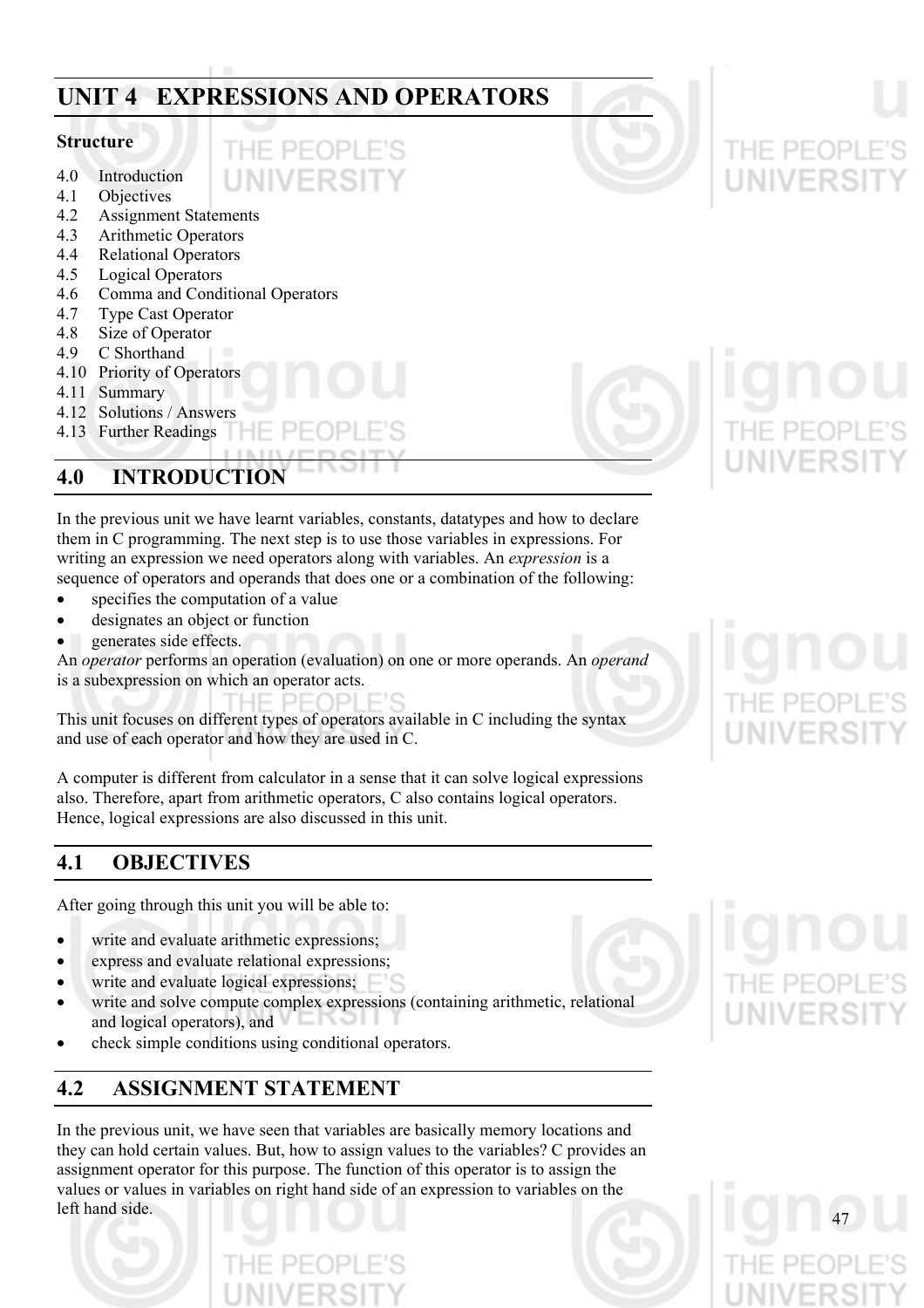An Introduction to C **The syntax of the assignment expression is as follows:** 

 *Variable = constant / variable/ expression;* 

The data type of the variable on left hand side should match the data type of constant/variable/expression on right hand side with a few exceptions where automatic type conversions are possible. Some examples of assignment statements are as follows:

 $b = a$ ; /\* b is assigned the value of a \*/  $b = 5$ ; /\* b is assigned the value 5\*/  $b = a+5$ ; /\* b is assigned the value of expr  $a+5$  \*/

The expression on the right hand side of the assignment statement can be:

- an arithmetic expression:
- a relational expression;
- a logical expression;
- a mixed expression.

The above mentioned expressions are different in terms of the type of operators connecting the variables and constants on the right hand side of the variable. Arithmetic operators, relational operators and logical operators are discussed in the following sections.

For example,

int a;

float b,c ,avg, t;



# $a = (b+c) \&& (b \le c);$  /\* mixed expression\*/ **4.3 ARITHMETIC OPERATORS**

 $avg = (b+c)/2$ ; /\*arithmetic expression \*/  $a = b \&c$  /\*logical expression\*/

The basic arithmetic operators in C are the same as in most other computer languages, and correspond to our usual mathematical/algebraic symbolism. The following arithmetic operators are present in C:



### **Operator** Meaning



Some of the examples of algebraic expressions and their C notation are given below:

## **Expression C notation**

 $b * g$  (b  $* g$ ) / d





 $(a^*a^*a) + (c^*d)$ 

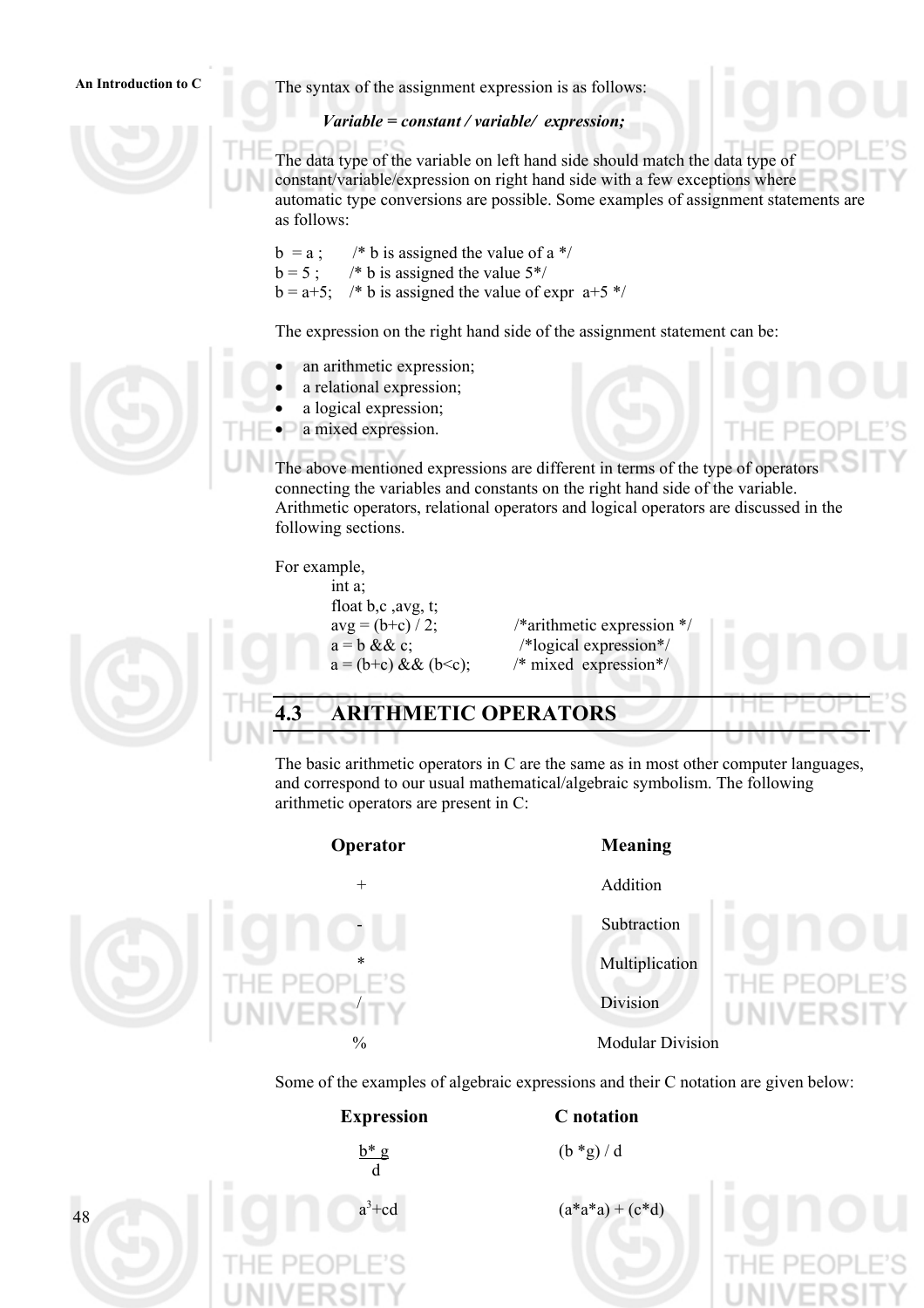The arithmetic operators are all binary operators i.e. all the operators have two **Operators** operands. The integer division yields the integer result. For example, the expression 10/3 evaluates to 3 and the expression 15/4 evaluates to 3. C provides the modulus operator, %, which yields the reminder after integer division. The modulus operator is an integer operator that can be used only with integer operands. The expression  $x\%y$ yields the reminder after x is divided by y. Therefore, 10%3 yields 1 and 15%4 yields 3. An attempt to divide by zero is undefined on computer system and generally results in a run- time error. Normally, Arithmetic expressions in C are written in straight-line form. Thus 'a divided by b' is written as a/b.

The operands in arithmetic expressions can be of integer, float, double type. In order to effectively develop C programs, it will be necessary for you to understand the rules that are used for implicit conversation of floating point and integer values in C.

They are mentioned below:

- An arithmetic operator between an integer and integer always yields an integer result.
- Operator between float and float yields a float result.
- Operator between integer and float yields a float result.

If the data type is double instead of float, then we get a result of double data type.

For example,



Parentheses can be used in C expression in the same manner as algebraic expression For example,

 $a * (b + c)$ .

It may so happen that the type of the expression and the type of the variable on the left hand side of the assignment operator may not be same. In such a case the value for the expression is promoted or demoted depending on the type of the variable on left hand side of  $=$  (assignment operator). For example, consider the following assignment statements:

 int i; float b;  $i = 4.6$ ;  $b = 20$ ;



**Expressions and** 

In the first assignment statement, float (4.6) is demoted to int. Hence *i* gets the value 4. In the second statement int (20) is promoted to float, *b* gets 20.0. If we have a complex expression like:

float a, b, c; int s;  $s = a * b / 5.0$ 

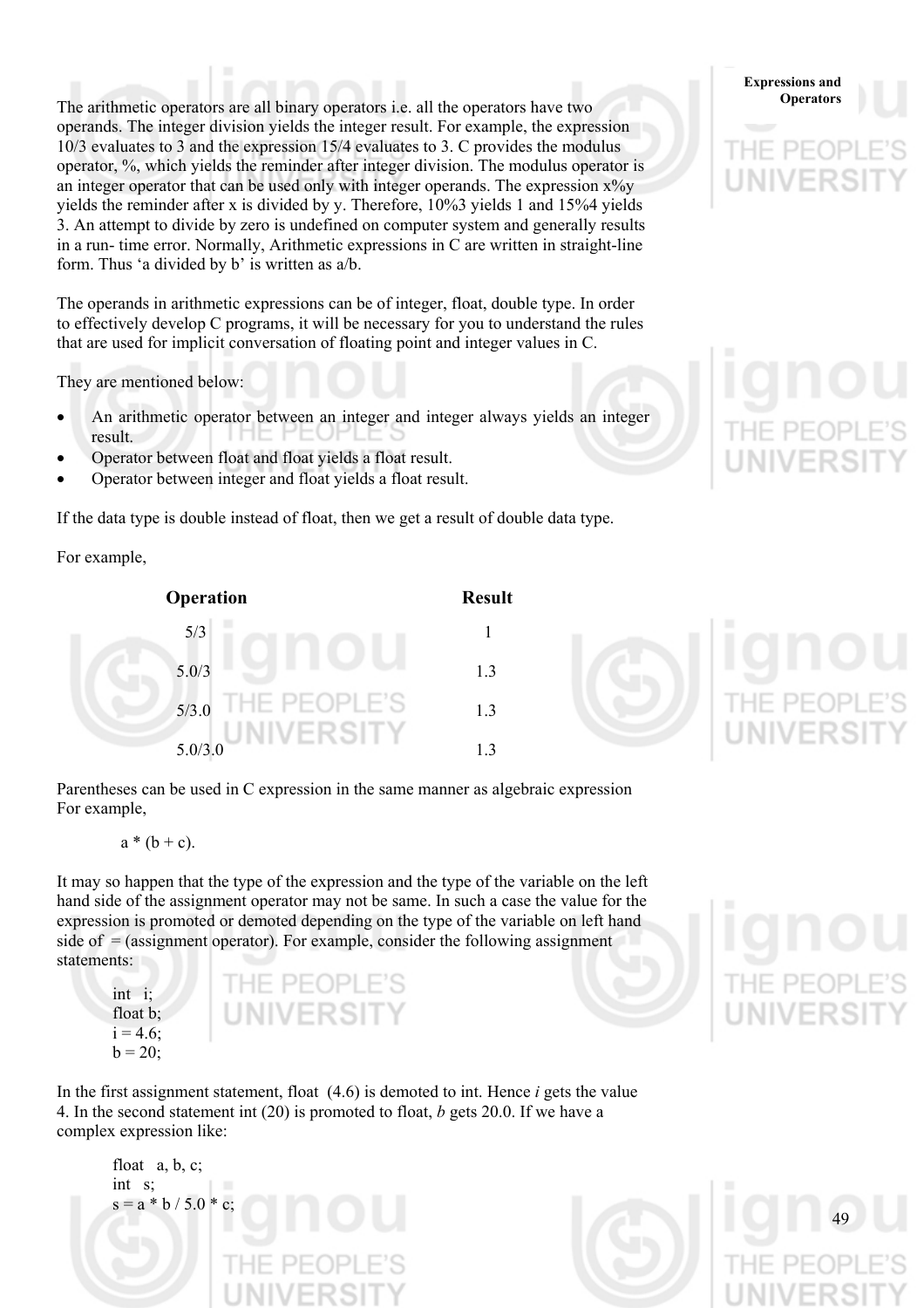### **An Introduction to C**

Where some operands are integers and some are float, then int will be promoted or demoted depending on left hand side operator. In this case, demotion will take place since s is an integer. PFOP

The rules of arithmetic precedence are as follows:

1. Parentheses are at the "highest level of precedence". In case of nested parenthesis, the innermost parentheses are evaluated first.

For example,

 $((3+4)*5)/6)$ 

The order of evaluation is given below.







2. Multiplication, Division and Modulus operators are evaluated next. If an expression contains several multiplication, division and modulus operators, evaluation proceeds from left to right. These three are at the same level of

For example,

 $5*5+6*7$ 

precedence.

The order of evaluation is given below.  $5*5+6*7$  1 2 3



3. Addition, subtraction are evaluated last. If an expression contains several addition and subtraction operators, evaluation proceeds from left to right. Or the associativity is from left to right.

For example,

 $8/5 - 6 + 5/2$ 

The order of evaluation is given below.





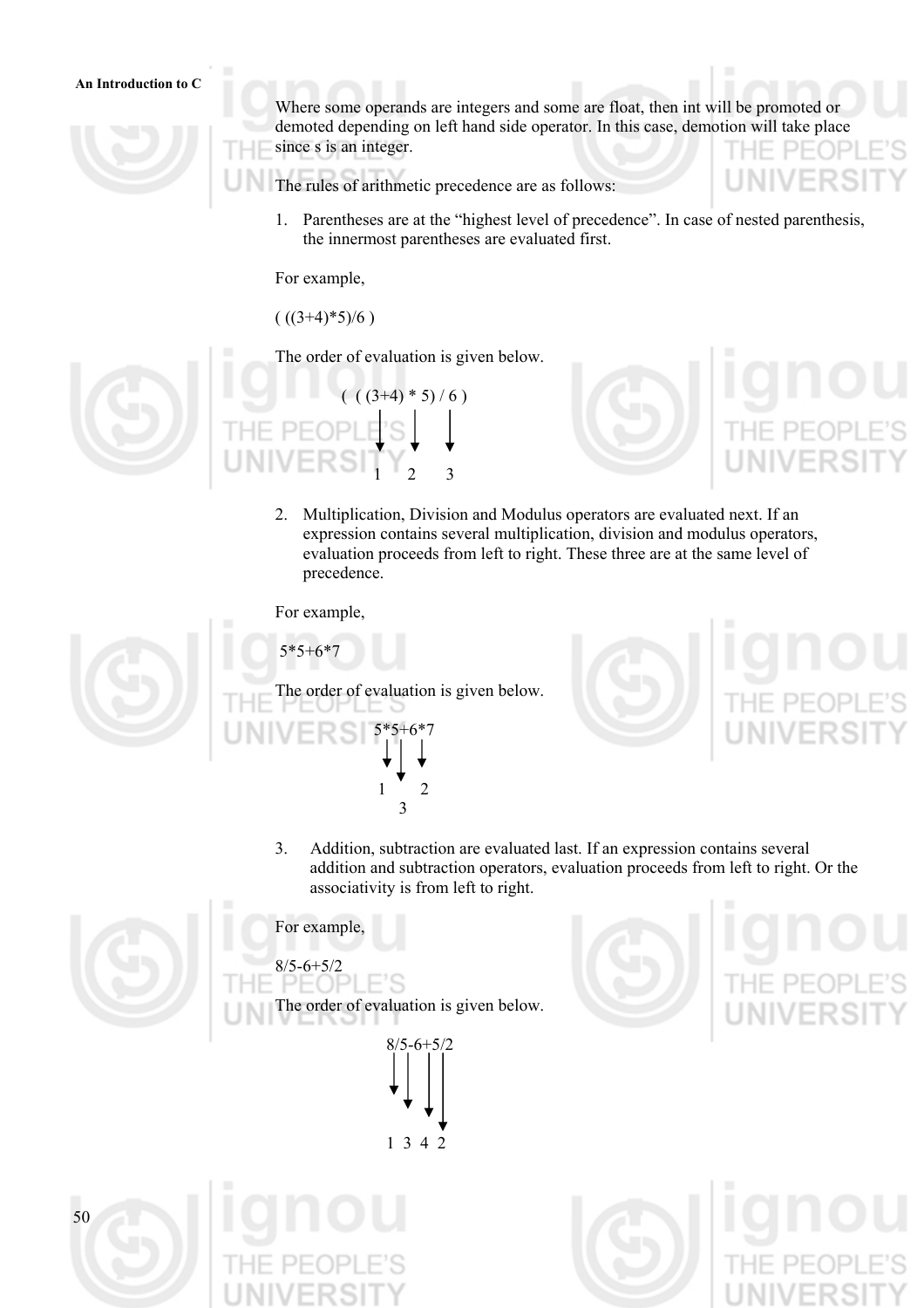Apart from these binary arithmetic operators, C also contains two unary operators **Expressions and** Operators referred to as increment  $(++)$  and decrement  $(-)$  operators, which we are going to be discussed below:

The two-unary arithmetic operators provided by C are:

- *Increment operator* **(++)**
- *Decrement operator* **(- -)**

The increment operator increments the variable by one and decrement operator decrements the variable by one. These operators can be written in two forms i.e. before a variable or after a variable. If an *increment / decrement* operator is written before a variable, it is referred to as *preincrement / predecrement* operators and if it is written after a variable, it is referred to as *post increment / postdecrement* operator.

For example,

 $a++$  or  $a++$  is equivalent to  $a = a+1$  and a-- or - -a is equivalent to  $a = a -1$ HE

The importance of *pre* and *post* operator occurs while they are used in the expressions. *Preincrementing (Predecrementing)* a variable causes the variable to be incremented (decremented) by 1, then the new value of the variable is used in the expression in which it appears*. Postincrementing (postdecrementing)* the variable causes the current value of the variable is used in the expression in which it appears, then the variable value is incremented (decrement) by 1.

The explanation is given in the table below:

| <b>Expression</b> | <b>Explanation</b>                               |
|-------------------|--------------------------------------------------|
| $+ +a$            | Increment a by 1, then use the new value of a    |
| $a++$             | <b>THE</b> Use value of a, then increment a by 1 |
| $-b$              | Decrement b by 1, then use the new value of b    |
| $b-$              | Use the current value of b, then decrement by 1  |

The precedence of these operators is right to left. Let us consider the following examples:

int  $a = 2, b=3;$ int c;  $c = ++a - b -$ ; printf ("a=%d, b=%d, c=%d\n", a, b, c); **OUTPUT**  THE PEC  $a = 3$ ,  $b = 2$ ,  $c = 0$ .

Since the precedence of the operators is right to left, first b is evaluated, since it is a post decrement operator, current value of b will be used in the expression i.e. 3 and then b will be decremented by 1.Then, a preincrement operator is used with a, so first a is incremented to 3. Therefore, the value of the expression is evaluated to 0.

Let us take another example,





**Expressions and** 



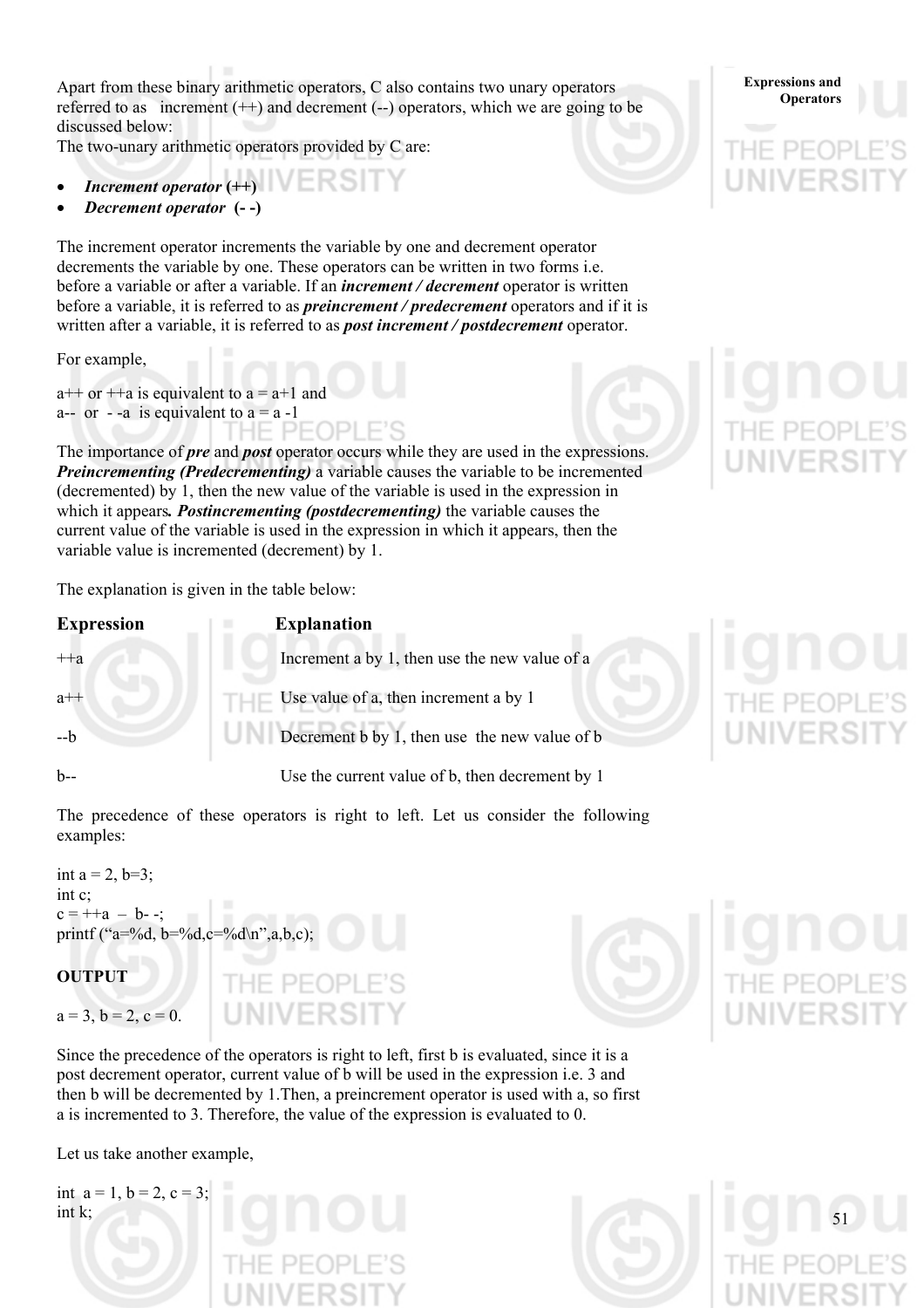**An Introduction to C**  $k = (a++)*(++b) + ++a - -c;$ printf("a=%d,b=%d, c=%d, k=%d",a,b,c,k);

# **OUTPUT**   $= 3, b = 3, c = 2, k = 6$

The evaluation is explained below:

 $k = (a++) * (++b) + ++a - -c$  $= (a++) * (3) + 2 - 2$  step1  $= (2) * (3) + 2 - 2$  step2  $= 6$  final result

- d

### **Check Your Progress 1**

1. Give the C expressions for the following algebraic expressions:



## ……………………………………………………………………………………… ………………………………………………………………………………………

2. Give the output of the following C code:



 main() int  $a=2.b=3.c=4$ ;  $k = ++b + -a$ <sup>\*</sup>c + a; printf("a= %d b=%d c=%d k=%d\n",a,b,c,k); ………………………………………………………………………………………

3. Point out the error:

 $Exp = a**b;$ ………………………………………………………………………………………



# **4.4 RELATIONAL OPERATORS**

Executable C statements either perform actions (such as calculations or input or output of data) or make decision. Using relational operators we can compare two variables in the program. The C relational operators are summarized below, with their meanings. Pay particular attention to the equality operator; it consists of two equal signs, not just one. This section introduces a simple version of C's **if** control structure that allows a program to make a decision based on the result of some condition. If the condition is true then the statement in the body of if statement is executed else if the condition is false, the statement is not executed. Whether the body statement is executed or not, after the if structure completes, execution proceeds with the next statement after the if structure. Conditions in the **if** structure are formed with the relational operators which are summarized in the Table 4.1.

………………………………………………………………………………………

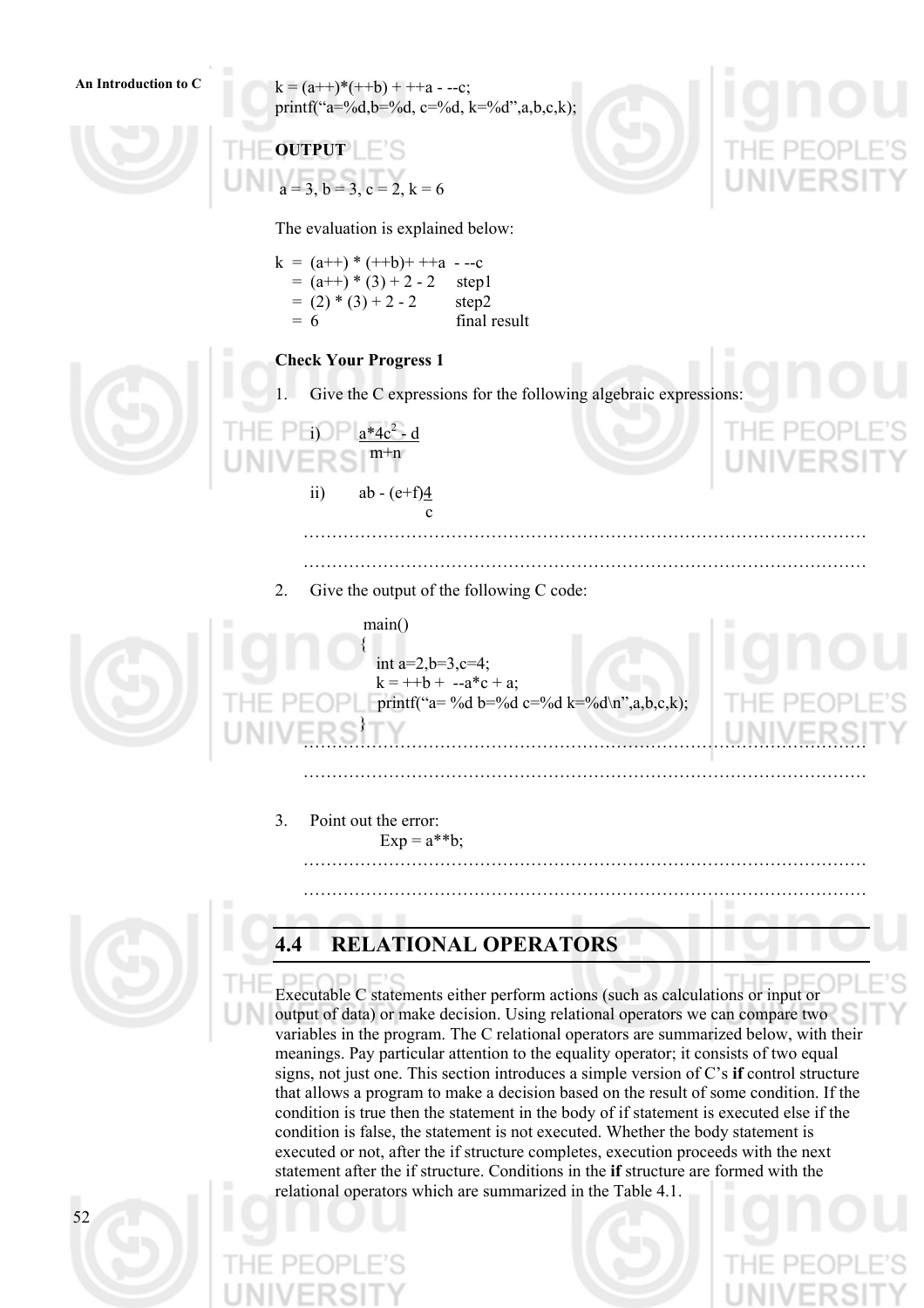Table 1: Relational Operators in C<br>
Operators C<br>
Operators

| <b>Relational Operator</b> | <b>Condition</b> | Meaning                      |
|----------------------------|------------------|------------------------------|
| ==                         | $X = Y$          | x is equal to y              |
| $=$                        | $x!=y$           | x is not equal to y          |
|                            | x < y            | x is less than y             |
| $\leq$                     | $x \le y$        | x is less than or equal to y |
|                            | x>y              | x is greater than y          |
| $>=$                       | $x>=v$           | x is greater or equal to y   |
|                            |                  |                              |

Relational operators usually appear in statements which are inquiring about the truth of some particular relationship between variables. Normally, the relational operators in C are the operators in the expressions that appear between the parentheses. For example,

- (i) if (thisNum < minimumSoFar) minimumSoFar = thisNum
- (ii) if (job == Teacher) salary == minimumWage
- (iii) if (numberOfLegs  $!= 8$ ) thisBug = insect
- (iv) if (degreeOfPolynomial  $\leq$  2) polynomial = linear

Let us see a simple C program containing the If statement (will be introduced in detail in the next unit). It displays the relationship between two numbers read from the keyboard.

## **Example: 4.1**

/\*Program to find relationship between two numbers\*/

#include <stdio.h> main ( ) {

int a, b; printf ( "Please enter two integers: "); scanf ("%d%d", &a, &b); if  $(a \leq b)$ printf (" $\%$ d <=  $\%$ d\n",a,b); else printf ("%d > %d\n",a,b); }

## **OUTPUT**

Please enter two integers: 12 17  $12 \leq 17$ 

We can change the values assigned to a and b and check the result.

# **4.5 LOGICAL OPERATORS**

Logical operators in C, as with other computer languages, are used to evaluate expressions which may be true or false. Expressions which involve logical operations are evaluated and found to be one of two values: **true or false**. So far we have studied simple conditions. If we want to test multiple conditions in the process of making a





**Expressions and** 



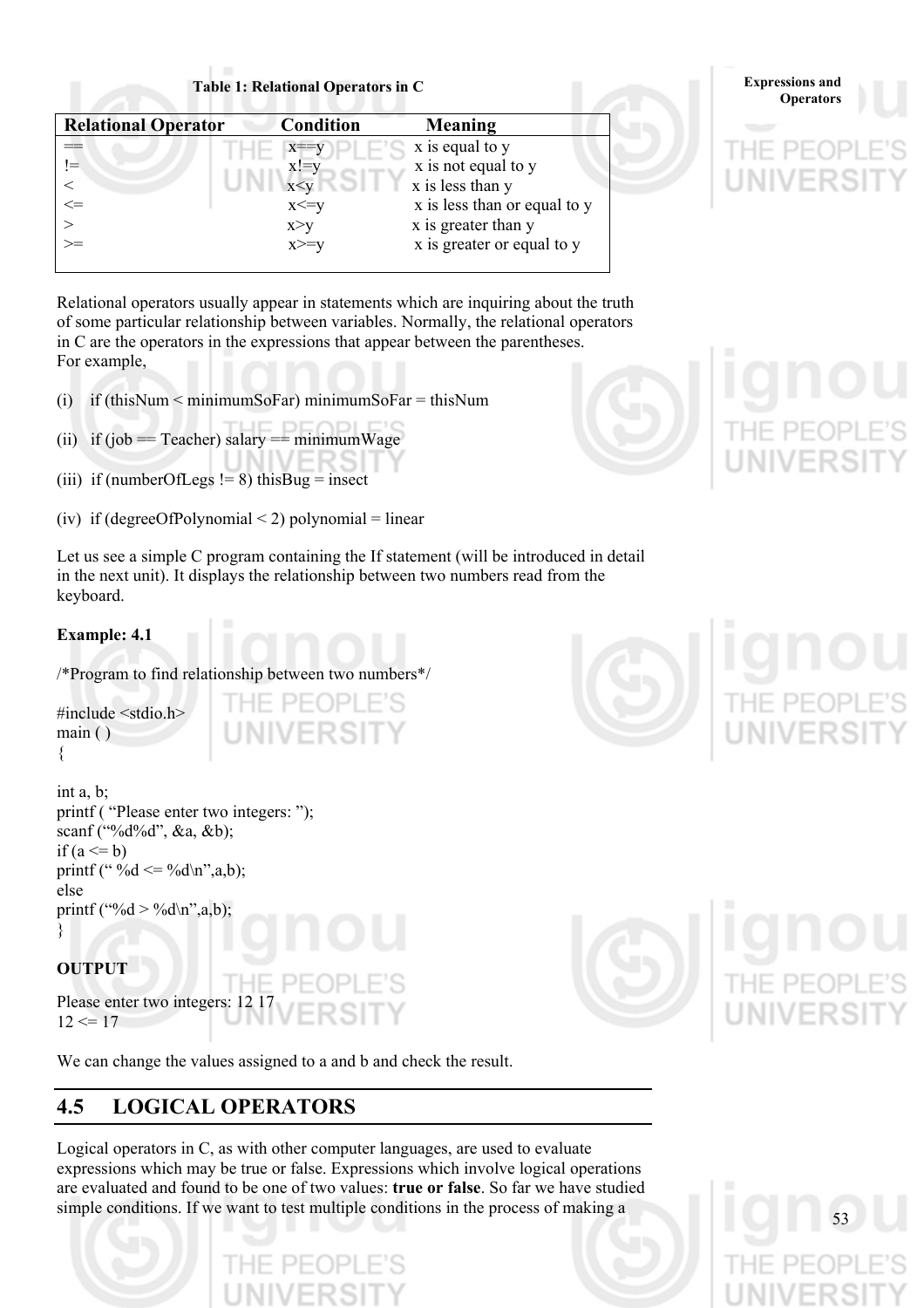**An Introduction to C** decision, we have to perform simple tests in separate IF statements(will be introduced in detail in the next unit). C provides logical operators that may be used to form more complex conditions by combining simple conditions.

The logical operators are listed below:

G Z

| <b>Operator</b> | ROH<br><b>Meaning</b> |
|-----------------|-----------------------|
| &&              | Logical AND           |
| Ш               | Logical OR            |
|                 | Logical NOT           |
|                 |                       |

Thus logical operators (AND and OR) combine two conditions and logical NOT is used to negate the condition i.e. if the condition is true, NOT negates it to false and vice versa.Let us consider the following examples:

(i) Suppose the grade of the student is 'B' only if his marks lie within the range 65 to 75,if the condition would be:

> if ((marks  $>= 65$ ) && (marks  $\leq 75$ )) printf ("Grade is B\n");

(ii) Suppose we want to check that a student is eligible for admission if his PCM is greater than 85% or his aggregate is greater than 90%, then,

> if ((PCM  $>= 85$ ) ||(aggregate  $>= 90$ )) printf ("Eligible for admission\n");

Logical negation (!) enables the programmer to reverse the meaning of the condition. Unlike the  $&\&$  and  $\parallel$  operators, which combines two conditions (and are therefore Binary operators), the logical negation operator is a unary operator and has one single condition as an operand. Let us consider an example:

> if  $!(\text{grade}=='A')$ printf ("the next grade is  $\%c\$  n", grade);

The parentheses around the condition grade==A are needed because the logical operator has higher precedence than equality operator. In a condition if all the operators are present then the order of evaluation and associativity is provided in the table. The truth table of the logical AND  $(\&\&)$ , OR (||) and NOT (!) are given below.

These table show the possible combinations of zero (false) and nonzero (true) values of x (expression1) and y (expression2) and only one expression in case of NOT operator. The following table 4.2 is the truth table for && operator.

| Table 4. 2: Truth table for & & operator |          |                  |  |
|------------------------------------------|----------|------------------|--|
| X                                        | v        | x&&y             |  |
| zero                                     | zero     | 0                |  |
| Non zero                                 | zero     | $\boldsymbol{0}$ |  |
| zero                                     | Non zero | $\theta$         |  |
| Non zero                                 | Non zero |                  |  |



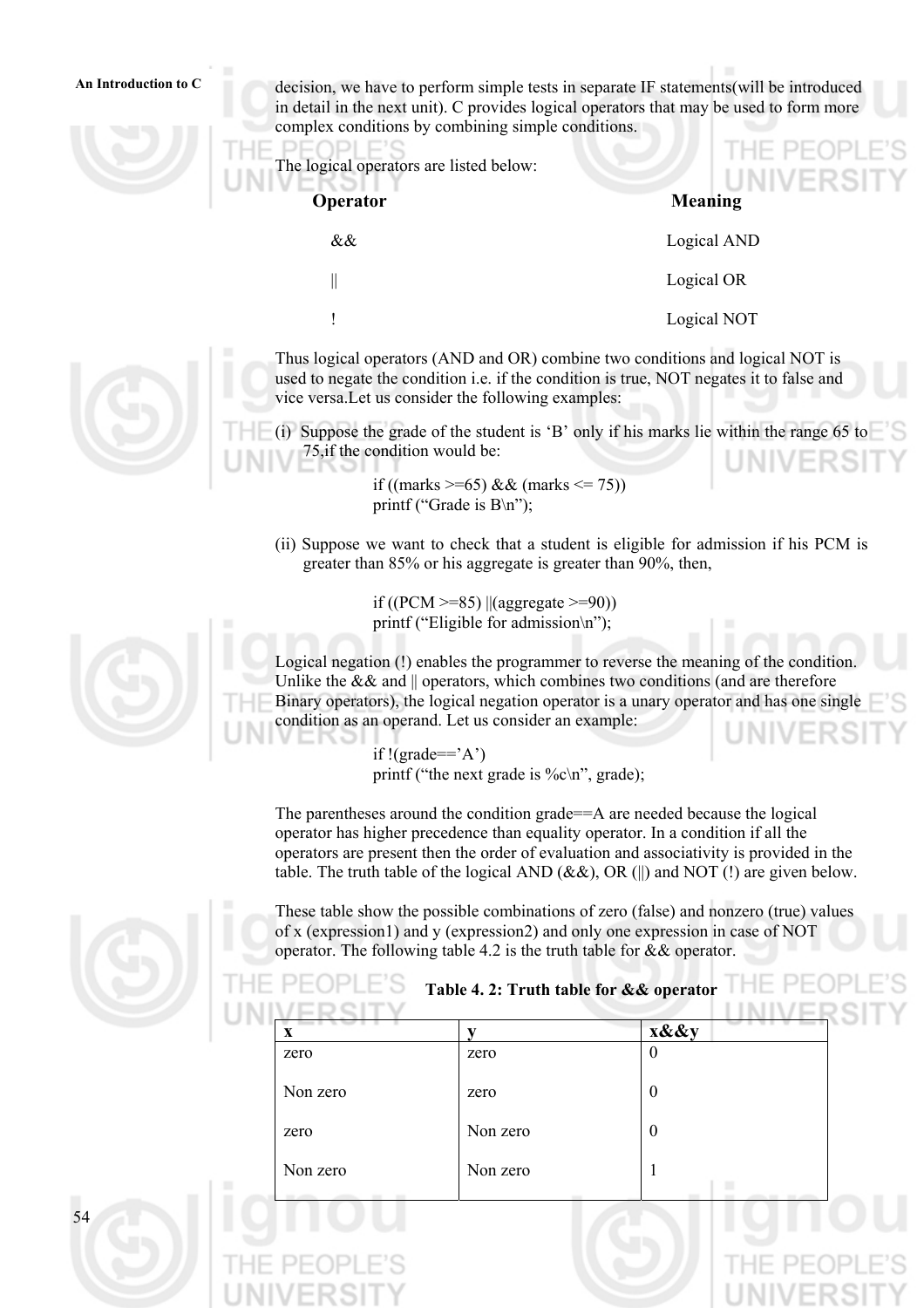The following table 4.3 is the truth table for  $\parallel$  operator.

| Table 4.3: Truth table for $\parallel$ operator |          |          |
|-------------------------------------------------|----------|----------|
| X                                               |          |          |
| zero                                            | zero     | $\theta$ |
| Non zero                                        | zero     |          |
| zero                                            | Non zero |          |
| Non zero                                        | Non zero |          |

The following table 4.4 is the truth table for ! operator.



**Expressions and** 

The following table 4.5 shows the operator precedence and associativity



# **4.6 COMMA AND CONDITIONAL OPERATORS**

## **Conditional Operator**

C provides an called as the conditional operator (**?:**) which is closely related to the **if/else** structure. The conditional operator is C's only ternary operator - it takes three operands. The operands together with the conditional operator form a conditional expression. The first operand is a condition, the second operand represents the value of the entire conditional expression it is the condition is true and the third operand is the value for the entire conditional expression if the condition is false.

The syntax is as follows:

*(condition)? (expression1): (expression2);* 

If condition is true, expression1 is evaluated else expression2 is evaluated. Expression1/Expression2 can also be further conditional expression i.e. the case of nested if statement (will be discussed in the next unit).



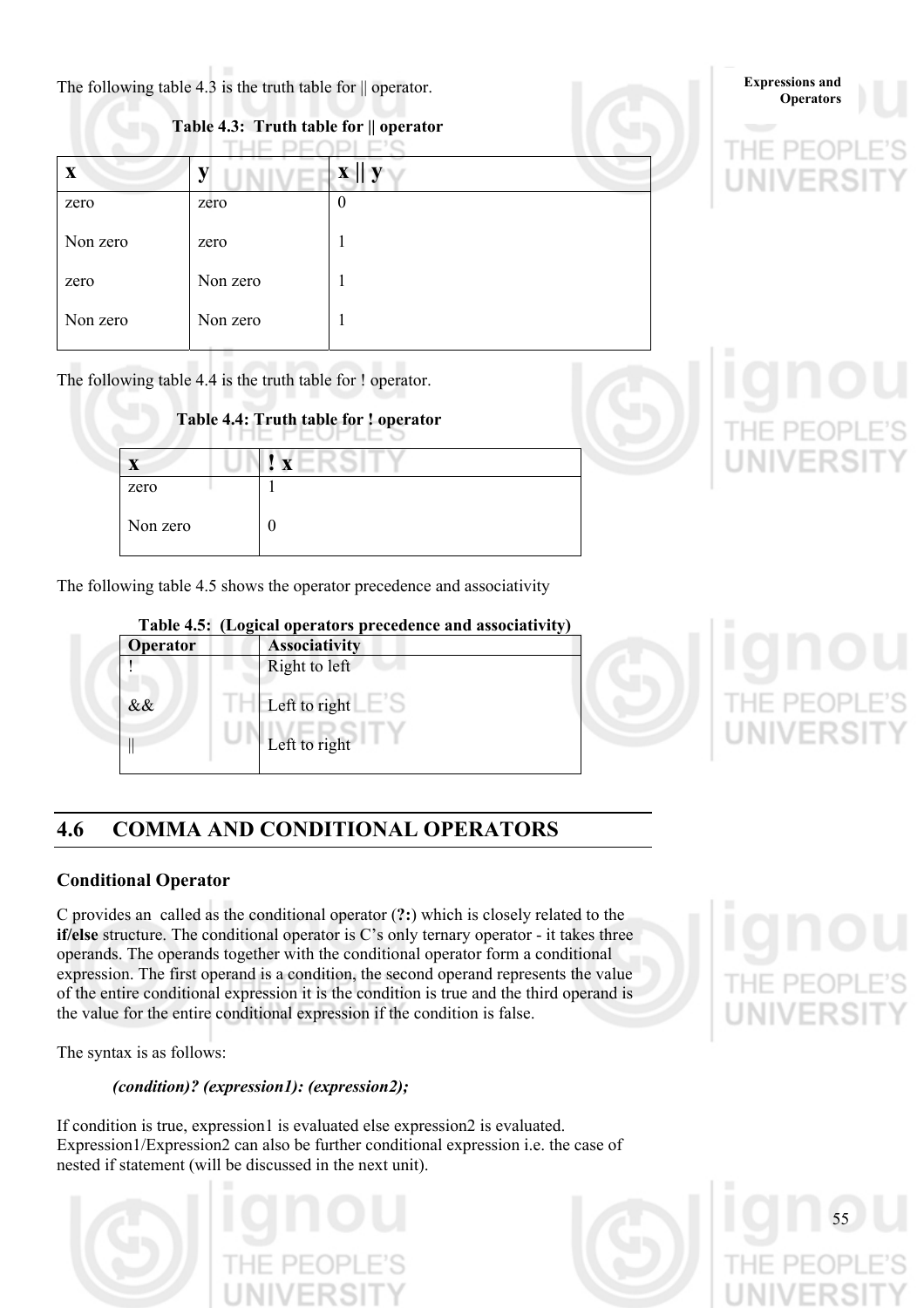**An Introduction to C** Let us see the following examples:

(i)  $x=(y<20)$  ? 9: 10;

- This means, if (y<20), then  $x=9$  else  $x=10$ ;
- (ii) printf ("%s\n", grade>=50? "Passed": "failed"); The above statement will print "passed" grade>=50 else it will print "failed"
- (iii) (a>b) ? printf ("a is greater than b \n"): printf ("b is greater than a \n");

If a is greater than b, then first printf statement is executed else second printf statement is executed.

### **Comma Operator**

A comma operator is used to separate a pair of expressions. A pair of expressions separated by a comma is evaluated left to right, and the type and value of the result are the value of the type and value of the right operand. All side effects from the evaluation of the left operand are completed before beginning evaluation of the right operand. The left side of comma operator is always evaluated to void. This means that the expression on the right hand side becomes the value of the total comma-separated expression. For example,

$$
x = (y=2, y-1);
$$

first assigns y the value 2 and then x the value 1. Parenthesis is necessary since comma operator has lower precedence than assignment operator.

Generally, comma operator (,) is used in the for loop (will be introduced in the next unit)

For example,  
\n
$$
\begin{aligned}\n\text{for (i = 0, j = n; i < j; i++)-)} \\
\{\n\text{printf ("A");}\n\}\n\end{aligned}
$$

In this example **for** is the looping construct (discussed in the next unit). In this loop,  $i = 0$  and  $j = n$  are separated by comma (,) and  $i++$  and  $j$ —are separated by comma (,). The example will be clear to you once you have learnt for loop (will be introduced in the next unit).

Essentially, the comma causes a sequence of operations to be performed. When it is used on the right hand side of the assignment statement, the value assigned is the value of the last expression in the comma-separated list.

### **Check Your Progress 2**

1. Given  $a=3$ ,  $b=4$ ,  $c=2$ , what is the result of following logical expressions:  $(a < -b)$  & &  $(a == c)$ 

……………………………………………………………………………………… ………………………………………………………………………………………

2. Give the output of the following code: main()

int a=10,  $b=15, x$ ;

 $\left\{ \begin{array}{c} \end{array} \right.$ 







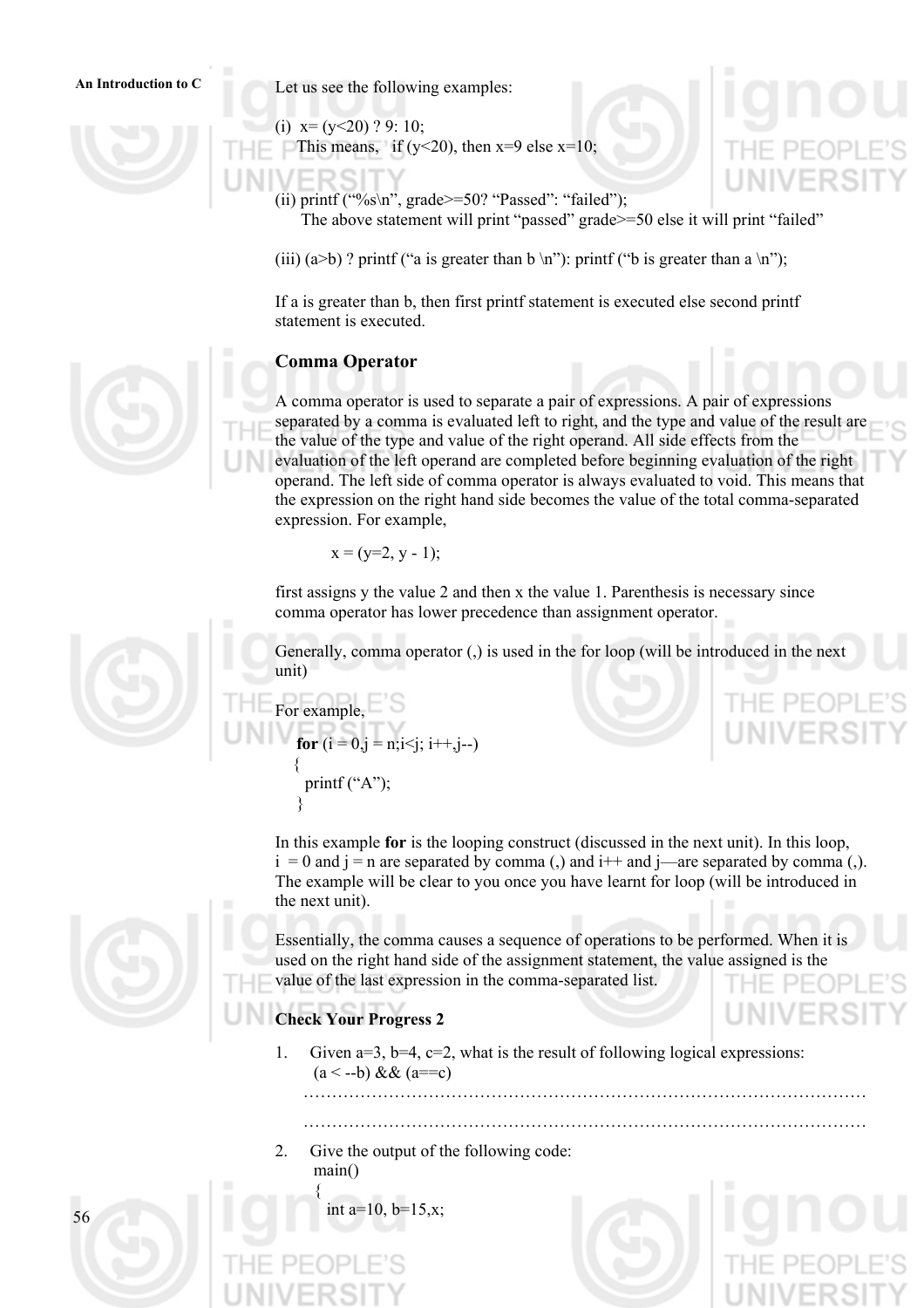| <b>Expressions and</b><br><b>Operators</b> |
|--------------------------------------------|
|                                            |
|                                            |
|                                            |
|                                            |
|                                            |
|                                            |
|                                            |
|                                            |

3. What is the use of comma operator?

……………………………………………………………………………………… ……………………………………………………………………………………… ………………………………………………………………………………………

# **4.7 TYPE CAST OPERATOR**

We have seen in the previous sections and last unit that when constants and variables of different types are mixed in an expression, they are converted to the same type. That is automatic type conversion takes place. The following type conversion rules are followed:

- 1. All chars and **short ints** are converted to **ints**. All floats are converted to doubles.
- 2. In case of binary operators, if one of the two operands is a **long double**, the other operand is converted to **long double**,

 else if one operand is **double**, the other is converted to **double**, else if one operand is **long**, the other is converted to **long**, else if one operand is **unsigned**, the other is converted to **unsigned**,

C converts all operands "up" to the type of largest operand (largest in terms of memory requirement for e.g. **float** requires 4 bytes of storage and **int** requires 2 bytes of storage so if one operand is **int** and the other is **float**, **int** is converted to **float**).

All the above mentioned conversions are automatic conversions, but what if **int** is to be converted to **float.** It is possible to force an expression to be of specific type by using operator called a *cast*. The syntax is as follows:

## *(type) expression*

where *type* is the standard C data type. For example, if you want to make sure that the expression a/5 would evaluate to type **float** you would write it as

(di

 $($  float  $)$  a/5

*cast* is an unary operator and has the same precedence as any other unary operator. The use of *cast* operator is explained in the following example:

```
 main() 
\left\{\begin{array}{c} \end{array}\right\} int num; 
               printf("%f %f %f\n", (float)num/2, (float)num/3, float)num/3);
\left\{\begin{array}{c} \end{array}\right\}
```
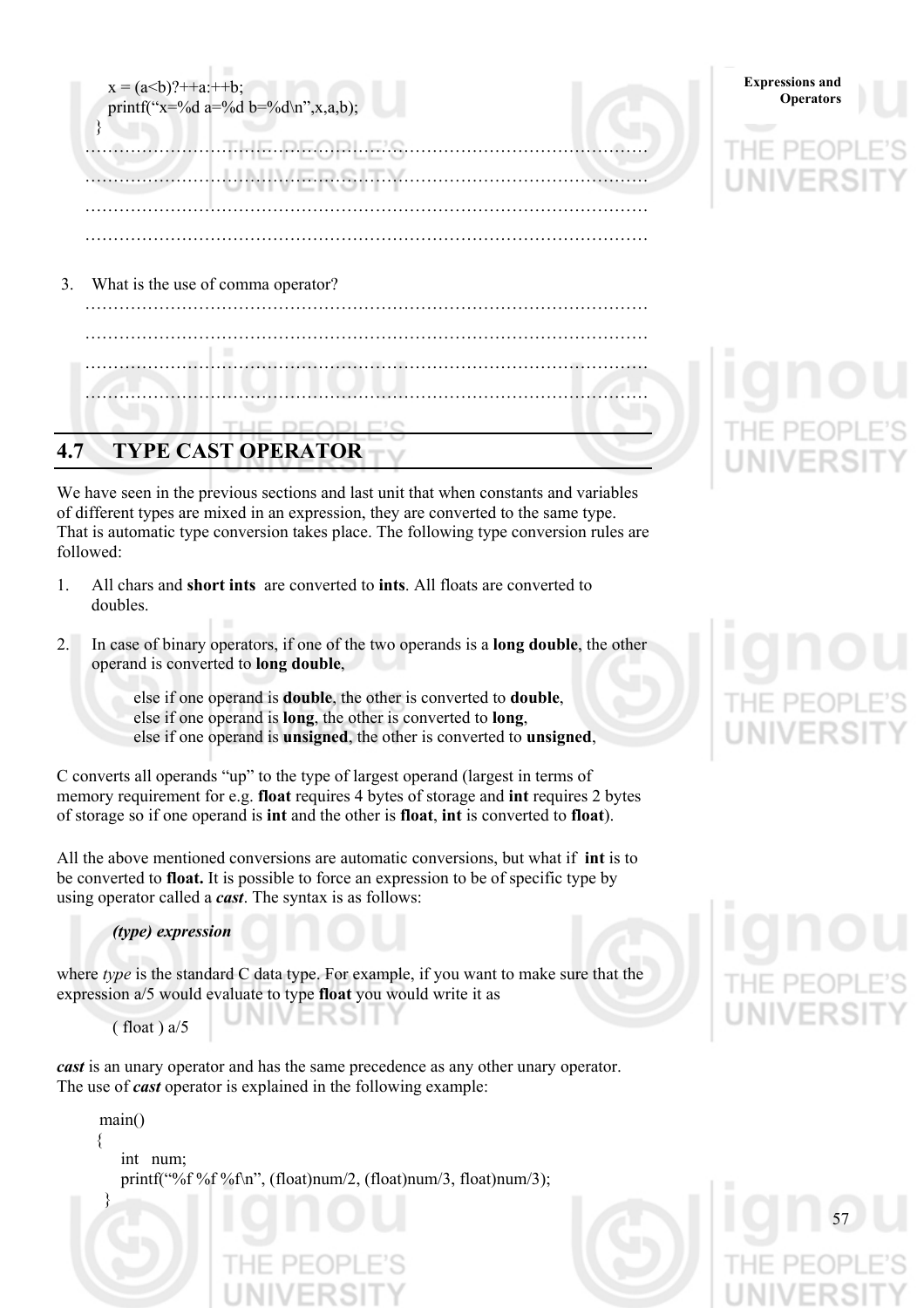**An Introduction to C** Tha *cast* operator in this example will ensure that fractional part is also displayed on the screen.

# **4.8 SIZE OF OPERATOR**

DIEC

C provides a compile-time unary operator called *sizeof* that can be used to compute the size of any object. The expressions such as:

*sizeof object* and *sizeof(type name)*

result in an unsigned integer value equal to the size of the specified object or type in bytes. Actually the resultant integer is the number of bytes required to store an object of the type of its operand. An object can be a variable or array or structure. An array and structure are data structures provided in C, introduced in latter units. A type name can be the name of any basic type like **int** or **double** or a derived type like a structure or a pointer.



For example,  $sizeof(char) = 1$  bytes  $sizeof(int) = 2 bytes$ 

## **4.9 C SHORTHAND**

C has a special shorthand that simplifies coding of certain type of assignment statements. For example:



 $a = a + 2$ 

can be written as:

 $a \neq 2;$ 

The operator +=tells the compiler that a is assigned the value of  $a + 2$ ; This shorthand works for all binary operators in C. The general form is:

 *variable operator = variable / constant / expression* 

These operators are listed below:

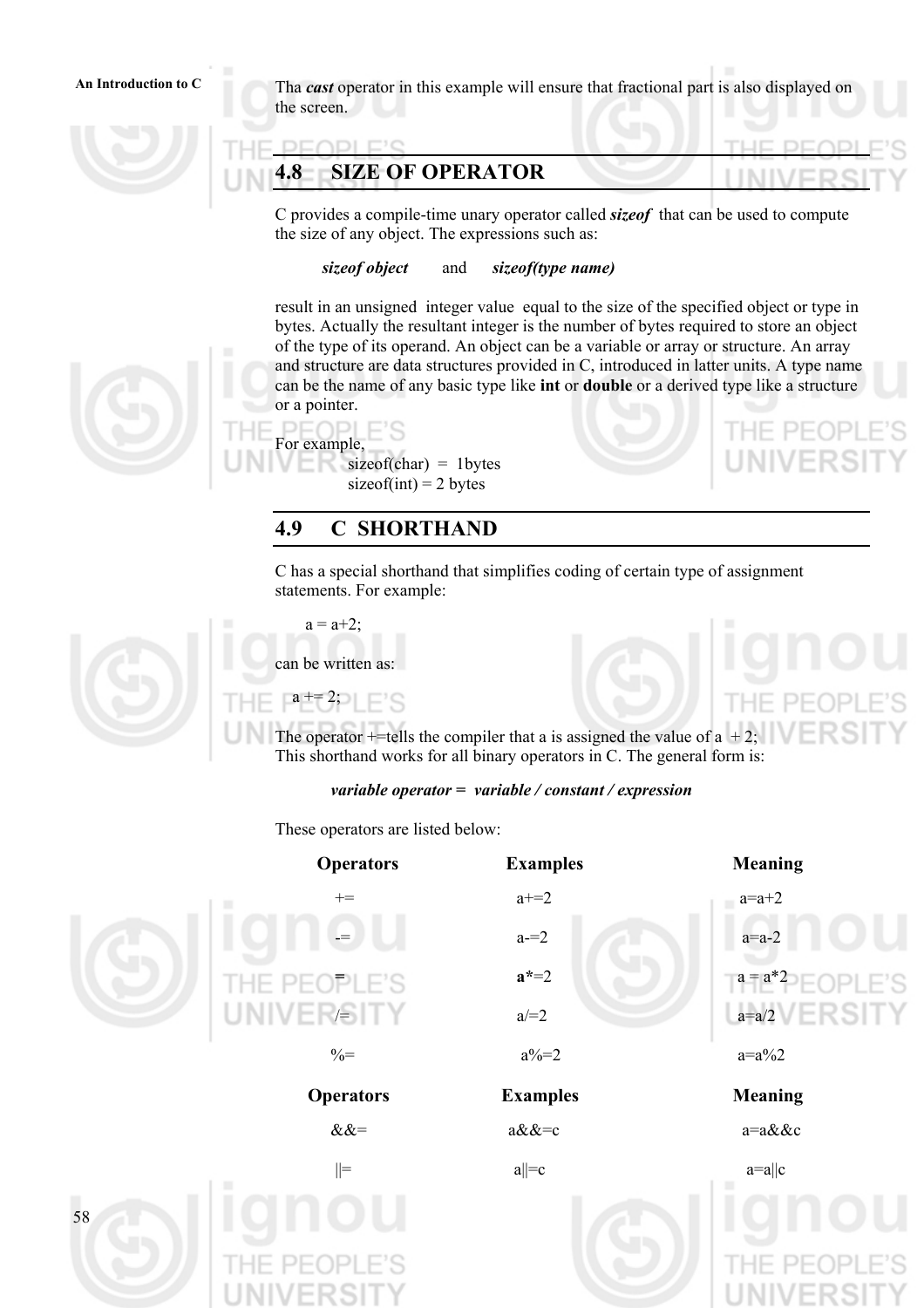# **4.10 PRIORITY OF OPERATORS**

Since all the operators we have studied in this unit can be used together in an expression, C uses a certain hierarchy to solve such kind of mixed expressions. The hierarchy and associatively of the operators discussed so far is summarized in Table 6. The operators written in the same line have the same priority. The higher precedence operators are written first

### **Table 4.6: Precedence of the operators**



### **Check Your Progress 3**

1. Give the output of the following C code:

|                | $\frac{1}{2}$ of $\frac{1}{2}$ of the following $\frac{1}{2}$ code.                                                                                 |                  |
|----------------|-----------------------------------------------------------------------------------------------------------------------------------------------------|------------------|
|                | main()<br>int $a,b=5$ ;<br>float f;<br>UNIVERSITY<br>$a=5/2;$<br>$f=(f$ loat) $b/2.0$ ;<br>$(a< f)$ ? b=1:b=0;<br>printf(" $b = \%d\langle n", b);$ | $-1$<br>UNIVERSI |
|                |                                                                                                                                                     |                  |
|                |                                                                                                                                                     |                  |
|                |                                                                                                                                                     |                  |
| 2.             | What is the difference between $& \&$ and $&$ . Explain with an example.                                                                            |                  |
|                | PEOPLE'S<br>$\mathbb{R}^n$<br>Arlakelan                                                                                                             | / E I            |
| 3 <sub>1</sub> | Use of Bit Wise operators makes the execution of the program.                                                                                       |                  |
|                |                                                                                                                                                     |                  |
|                |                                                                                                                                                     |                  |
|                |                                                                                                                                                     |                  |
|                |                                                                                                                                                     |                  |
|                |                                                                                                                                                     |                  |
|                |                                                                                                                                                     | 59               |



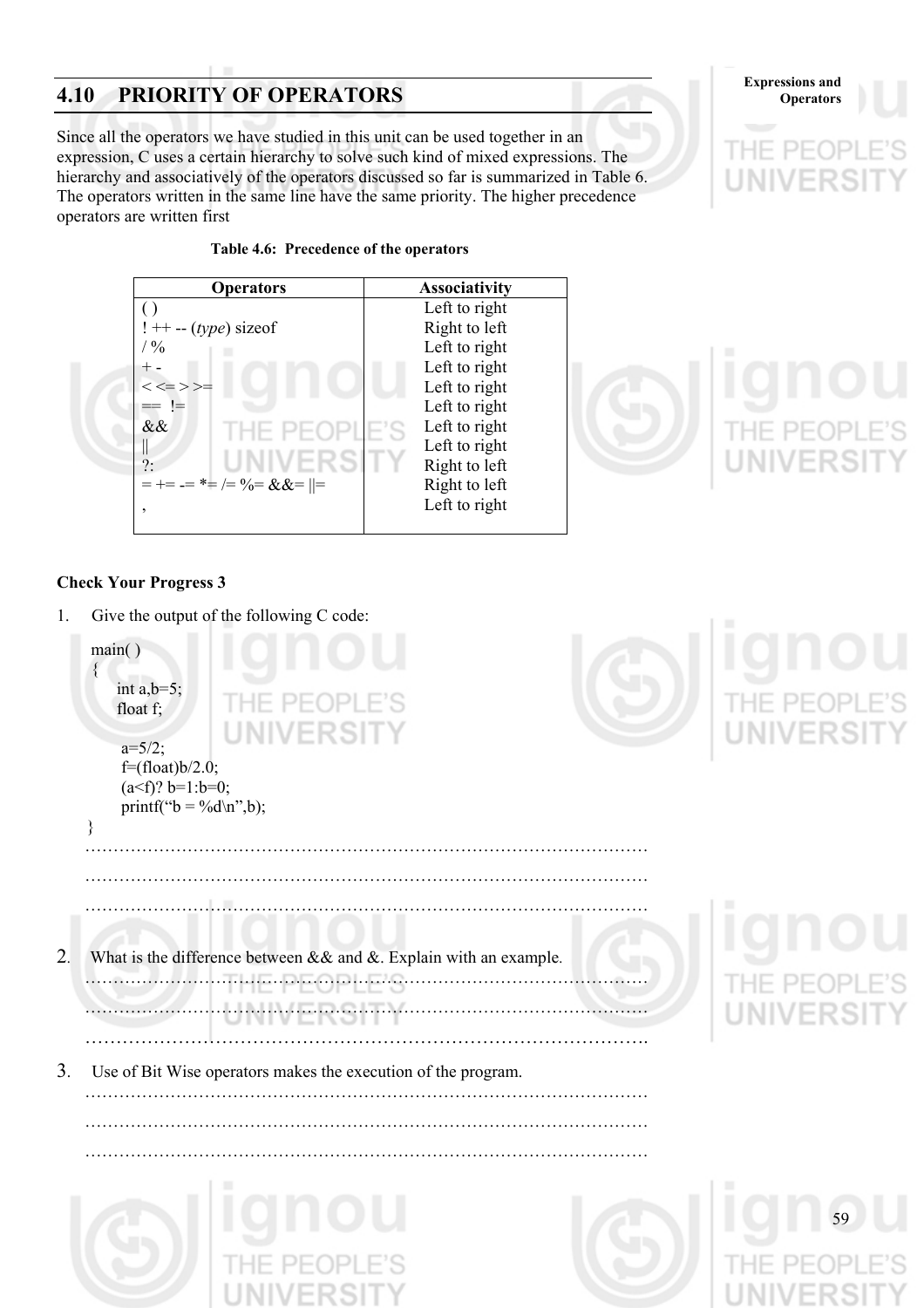# **4.11 SUMMARY**

In this unit, we discussed about the different types of operators, namely arithmetic, relational, logical present in C and their use. In the following units, you will study how these are used in C's other constructs like control statements, arrays etc.

This unit also focused on type conversions. Type conversions are very important to understand because sometimes a programmer gets unexpected results (logical error) which are most often caused by type conversions in case user has used improper types or if he has not type cast to desired type.

This unit also referred to C shorthand. C is referred to as a compact language which is because lengthy expressions can be written in short form. Conditional operator is one of the examples, which is the short form of writing the if/else construct (next unit). Also increment/decrement operators reduce a bit of coding when used in expressions.

Since Logical operators are used further in all types of looping constructs and if/else construct (in the next unit), they should be thoroughly understood.

# **4.12 SOLUTIONS / ANSWERS**

### **Check Your Progress 1**

- 1. C expression would be
	- i)  $((a^*4^*c^*c)-d)/(m+n)$
	- ii)  $a^*b-(e+f)^*4/c$

The output would be:  $a=1$  b=4 c=4 k=10

There is no such operator as  $**$ .

### **Check Your Progress 2**

1. The expression is evaluated as under:

$$
(3 < -4) && (3 == 2) \n(3 < 3) && (3 == 2) \n0 && & 0 \n0
$$

Logical false evaluates to 0 and logical true evaluates to 1.

- The output would be as follows:
- 3. Comma operator causes a sequence of operators to be performed.

### **Check Your Progress 3**

x=11, a=11, b=16

1. Here a will evaluate to 2 and f will evaluate to 2.5 since type cast operator is used in the latter so data type of b changes to float in an expression. Therefore, output would be b=1.